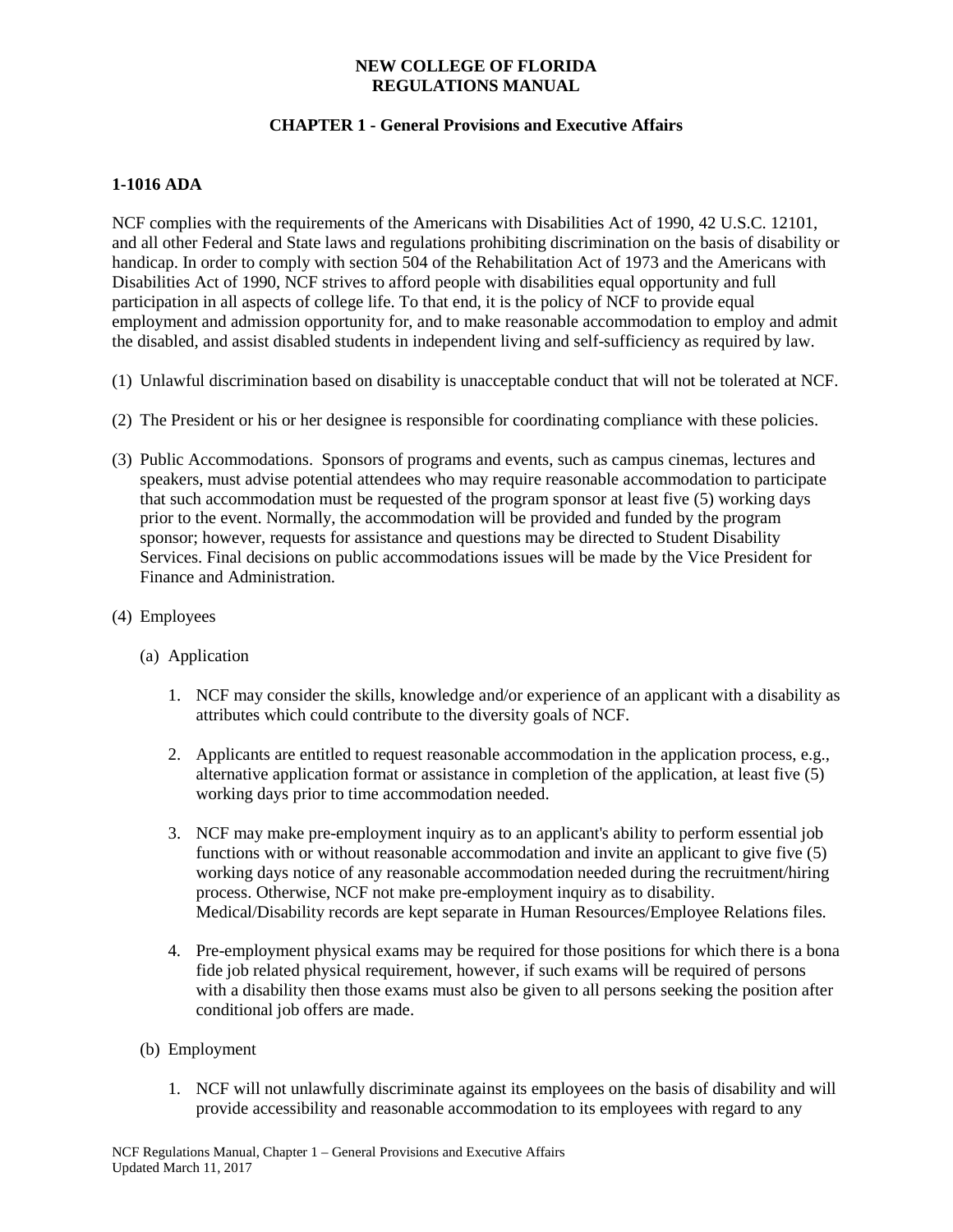## **CHAPTER 1 - General Provisions and Executive Affairs**

aspect of employment including fringe benefits, training, conferences, professional meetings and recreational/social activities sponsored by NCF. To request a reasonable accommodation under the Americans with Disabilities Act (ADA), an employee of NCF must:

- a. Submit a written request outlining the requested accommodation(s) to his/her immediate supervisor. Provide a copy of the request to appropriate Human Resources staff.
- b. Attach documentation to the written request, including diagnosis of a disability, from the employee's primary health care practitioner. "Primary health care practitioner" is defined as a medical doctor, psychiatrist, or licensed psychologist.
- 2. The employee's supervisor will provide the appropriate Human Resources staff with:
	- a. A copy of the employee's position description which enumerates the essential and marginal functions of the job. Should the supervisor need assistance in determining the essential functions of the position, the supervisor may consult with the appropriate Human Resources staff.
	- b. A brief statement outlining the potential impact of the requested accommodation upon the department.
- 3. In consultation with the supervisor, the appropriate Human Resources staff will:
	- a. Determine and, if appropriate, offer an appropriate and reasonable accommodation to the employee and direct supervisor via memorandum.
	- b. Assign an "Accommodation Request Number" (ARN) for internal processing.
- 4. NCF employees scheduled for either domestic or international travel and who are requesting an ADA reasonable accommodation for such should submit their request a minimum of five (5) working days in advance of the scheduled travel.
- 5. The responsibility for funding the cost of a reasonable accommodation rests with the employee's department. Should a department demonstrate that funds do not exist, the department supervisor should then refer a request for co-funding to the next highest administrative level. Final decisions on employee disability issues for will be made by the Vice President for Finance and Administration.

### (5) Students

- (a) Applications
	- 1. Disability Accommodation. To protect the individual's legal rights, Admissions will not make any pre-admission inquiries or documentation requests in regard to a disability unless the student appeals a denial of admission.
	- 2. An individual with a documented disability may wish to be considered for admission on the basis of a reasonable substitution for an admissions requirement so long as the substitution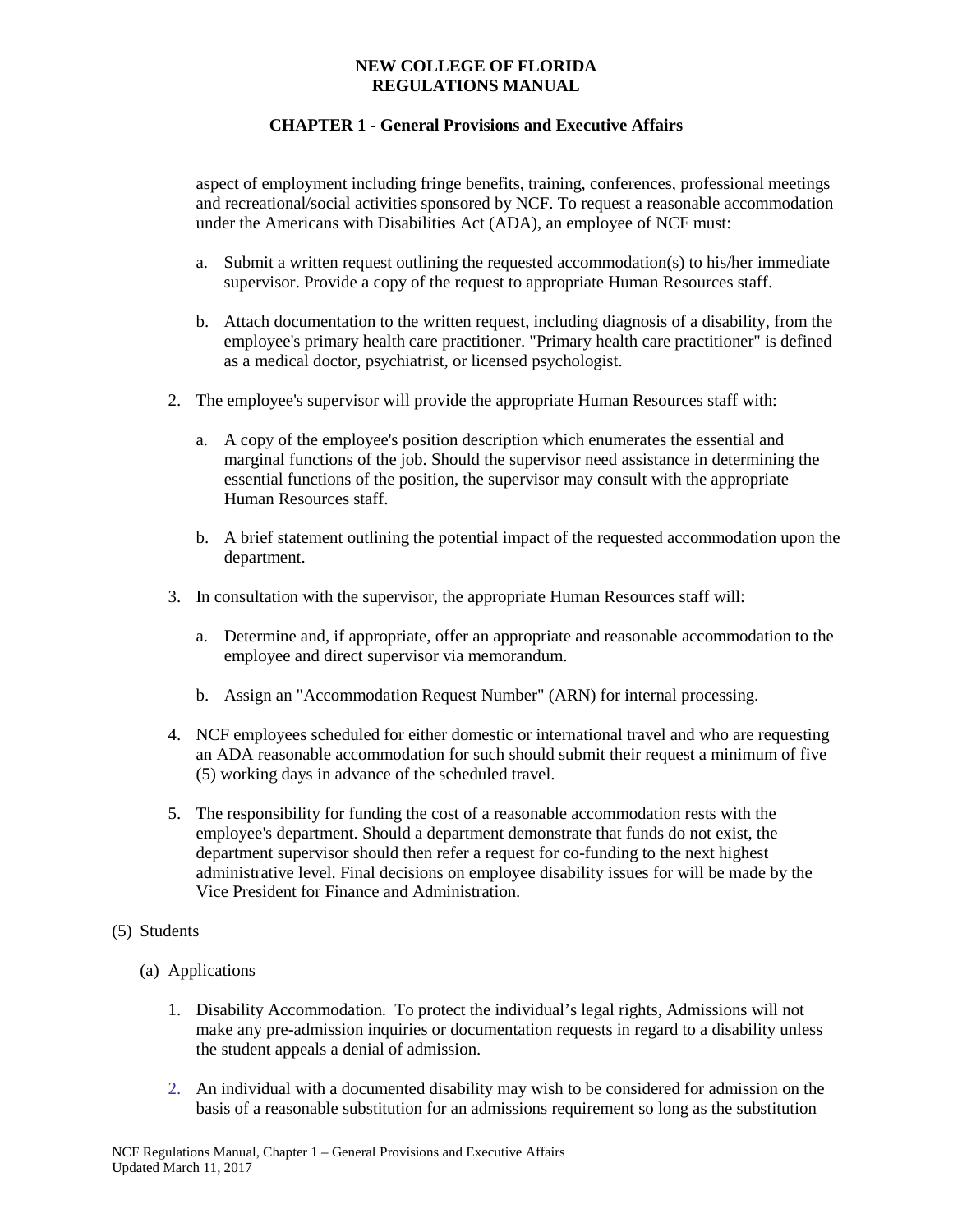# **CHAPTER 1 - General Provisions and Executive Affairs**

does not alter the fundamental nature of the requirement (section 1007.264, Florida Statutes and section 1007.265, Florida Statutes). In the case of applicants with disabilities, NCF will grant reasonable substitution or modification of any admission requirement pursuant to Board of Governors Regulation 6.018, where NCF's Student Disabilities Services coordinator reviews the documentation submitted by the applicant and assesses that the failure of the applicant to meet the requirement is due to his or her disability, and the Dean of Enrollment Services & Information Technology determines that substitution or modification does not constitute a fundamental alteration of NCF's academic program. The applicant should submit evidence that any unmet requirement is due to his or her disability, and would not constitute a fundamental alteration of NCF's academic program.

- 3. The applicant may appeal the decision regarding substitution or modification to the President. The President's decision on appeal shall constitute NCF's final decision.
- (b) Academic and Student Affairs Accommodations
	- 1. Student Disability Services (SDS) in the Counseling and Wellness Center, 5800 Bay Shore Road, Sarasota, Florida, arranges accommodations for, determines the disability status of, and, in conjunction with staff and faculty, identifies success strategies for disabled students.
	- 2. Success strategies and accommodations include but are not limited to, extended time on examinations, alternate formats for printed materials, and the services of interpreters.
	- 3. Student Disability Services can be reached through the Counseling and Wellness Center at 941-487-4254.
	- 4. Students with disabilities are invited to identify themselves as having a disability and are responsible for registering with SDS by providing appropriate documentation of their disabilities. Information received by SDS is confidential.
	- 5. Once a student is approved for services, he or she will be provided with ways to access accommodations.
		- a. An informational letter will be prepared for each of the student's professors.
		- b. The student is then responsible for following up with the faculty.
		- c. Faculty cooperation is vital to institutional compliance with the Americans with Disabilities Act of 1990.
- (6) Miscellaneous
	- (a) Confidential documentation prepared in connection with requests for accommodation will be maintained apart from other personnel, student or other records.
	- (b) NCF may request any person seeking accommodation to provide documentation of a specific and generally recognized physical or mental impairment that shows that the specific modification being requested is appropriate and necessary for the diagnosed disability.